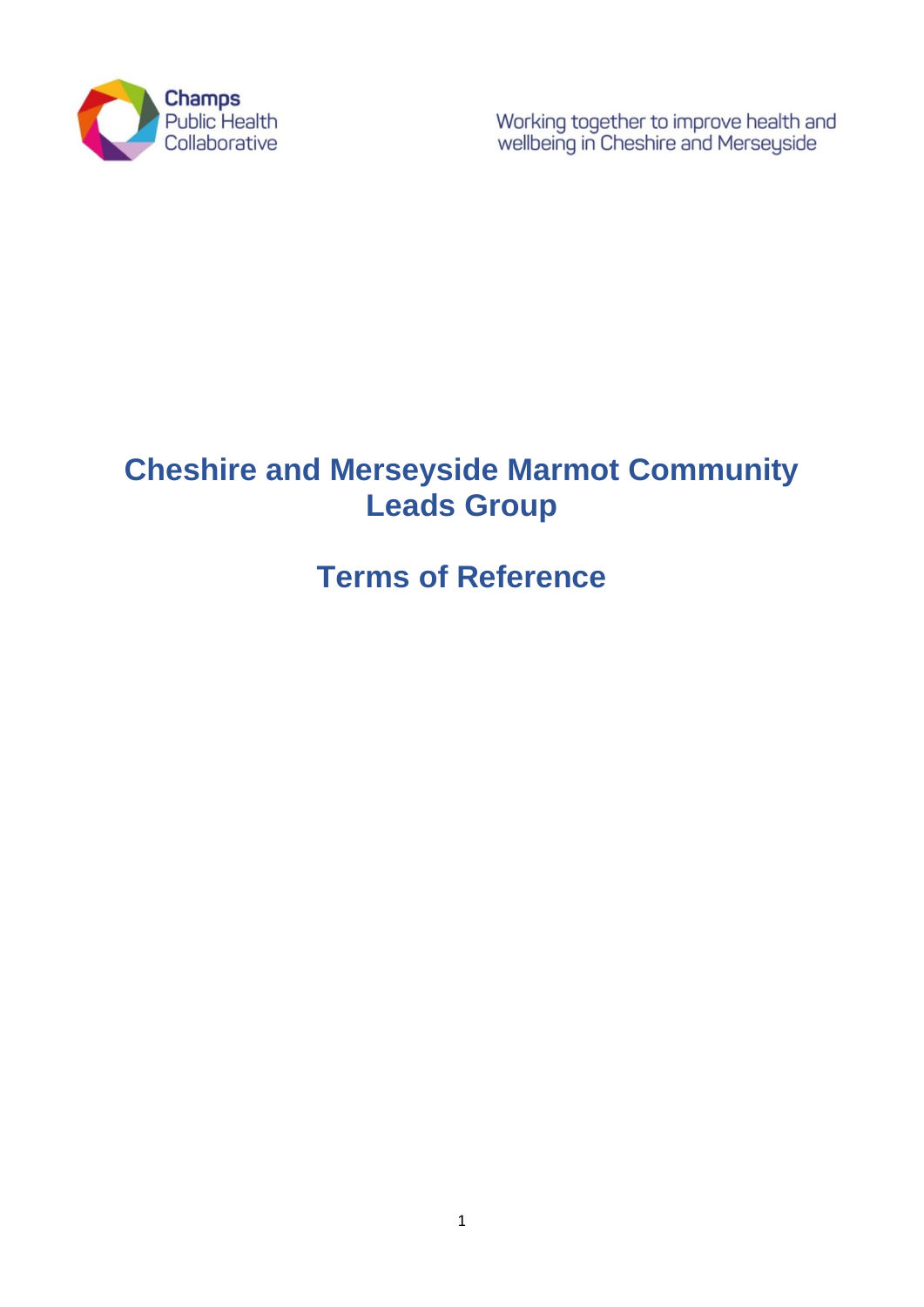## **Document Management**

| <b>Document name:</b>            | <b>Terms of Reference</b>                            |
|----------------------------------|------------------------------------------------------|
| Programme:                       | Cheshire and Merseyside Marmot Community Leads Group |
| <b>Senior Responsible Owner:</b> | <b>Champs Public Health Collaborative</b>            |
| <b>Project Managers:</b>         | Jo McCullagh, Specialist Registrar in Public Health  |
| Version: 1.4 Final               | <b>Issue Date: 20 April 2022</b>                     |

# **Revision History**

| <b>Version</b>    | <b>Date</b> | <b>Summary of Changes</b>            |  |
|-------------------|-------------|--------------------------------------|--|
| 1.0               | 14/09/21    | Draft Terms of Reference for comment |  |
| 1.1               | 30/09/21    | Section 3 Objectives updated         |  |
| 1.2               | 26/10/21    | Appendix 1 updated                   |  |
| $\overline{1}$ .3 | 28/02/22    | Appendix 1 updated                   |  |
| 1.4               | 20/04/22    | Appendix 1 updated                   |  |

# **Approved By**

This document is approved by the following individuals:

| <b>Name</b>       | Title                                                                                                                             | <b>Signature</b> | <b>Date</b> | <b>Version</b> |
|-------------------|-----------------------------------------------------------------------------------------------------------------------------------|------------------|-------------|----------------|
| lan Ashworth      | Director of Public Health, Cheshire<br>West and Chester Council and Senior<br><b>Responsible Officer for Population</b><br>Health |                  |             |                |
| Dawn<br>Leicester | Director, Champs Public Health<br>Collaborative                                                                                   |                  |             |                |

## **Document Control**

The controlled copy of this document is maintained by Champs Public Health Collaborative. Any copies of this document held outside of that area, in whatever format (e.g., paper, email attachment), are considered to have passed out of control and should be checked for currency and validity.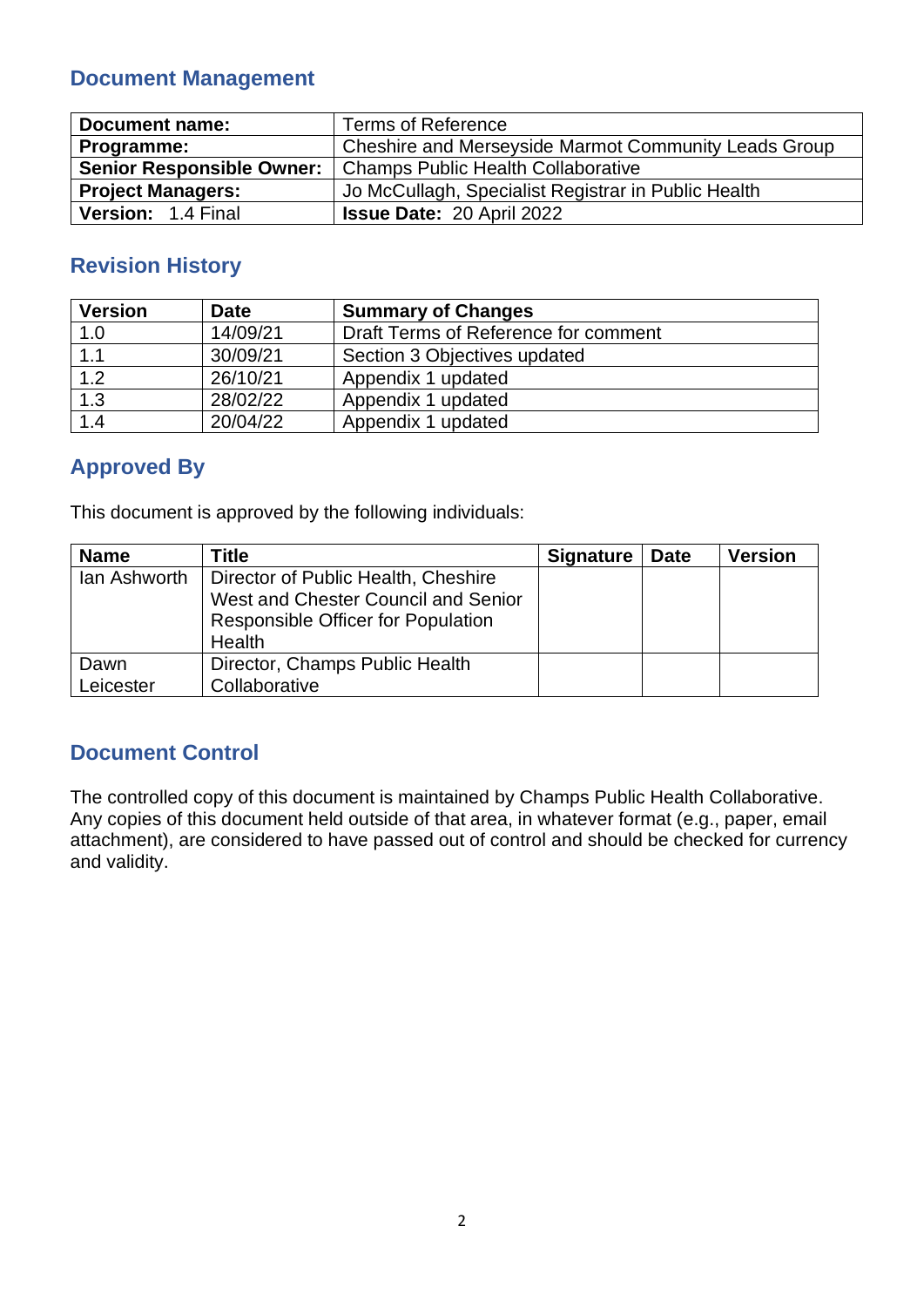# **Contents**

| 1.  | Background                                                       | 4     |
|-----|------------------------------------------------------------------|-------|
| 2.  | Aim                                                              | 4     |
| 3.  | <b>Objectives</b>                                                | 4     |
| 4.  | Accountability                                                   | 5     |
| 5.  | Membership                                                       | 5     |
| 6.  | Responsibilities                                                 | 5     |
|     | 6a. Deputy Arrangements                                          | 5     |
|     | 6b. Role of Chair and Vice Chair                                 | 6     |
|     | 6c. Role of Individual Members and Deputies                      | 6     |
|     | 6d. Role of Secretariat                                          | 6     |
| 7.  | Confidentiality                                                  | $\,6$ |
| 8.  | <b>Quorum Arrangements</b>                                       | 6     |
| 9.  | <b>Decision Making</b>                                           | $6\,$ |
|     | 10. Coordination of Meetings                                     | 7     |
| 11. | Agenda Setting                                                   | 7     |
|     | 12. Review                                                       | 7     |
|     | Appendix 1: Cheshire and Merseyside Marmot Community Leads Group |       |
|     | Membership                                                       | 8     |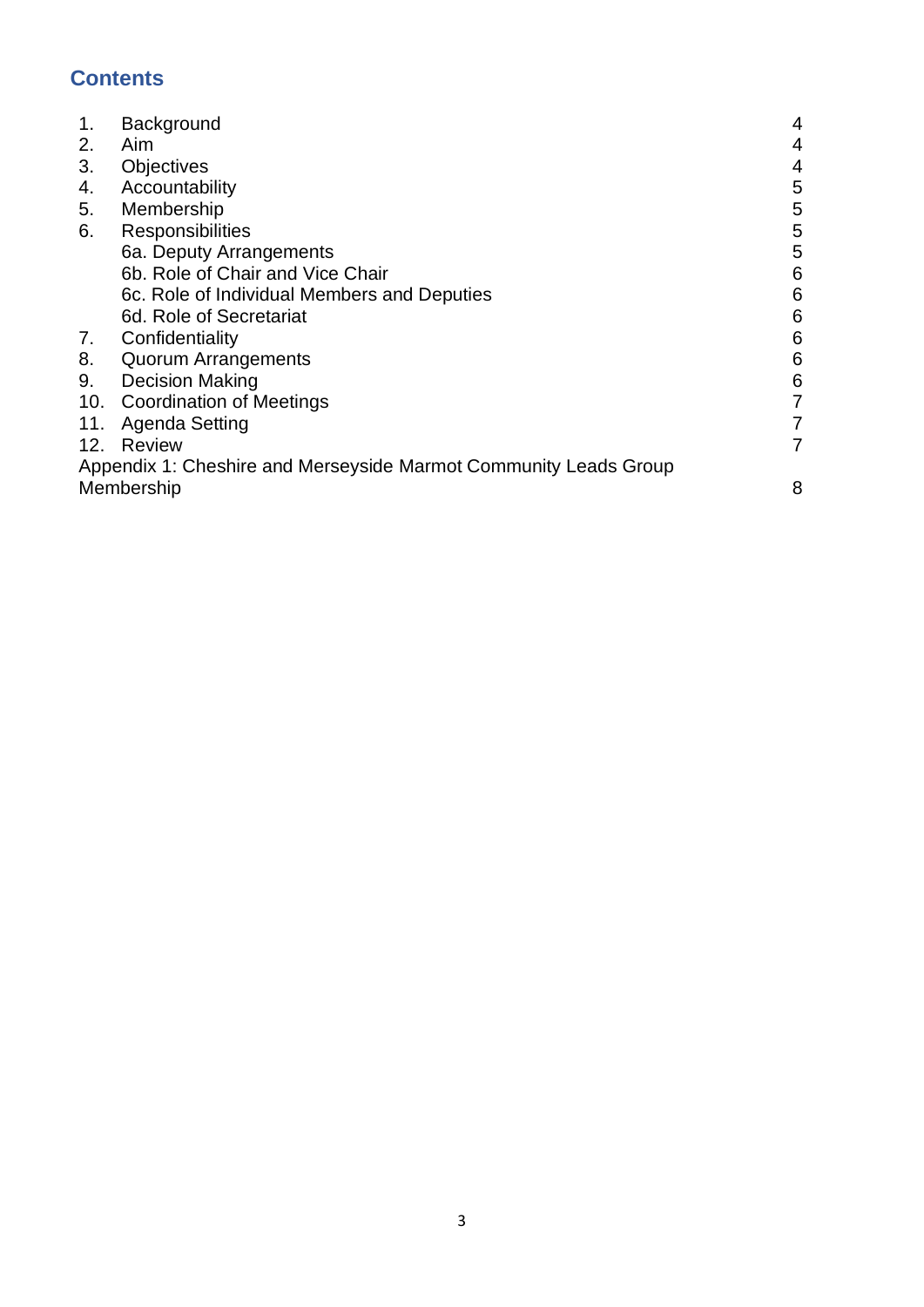## **1. Background**

The advent of the COVID-19 syndemic<sup>1</sup> and associated containment measures have exacerbated existing inequalities in health and the social determinants of health, with disproportionate impacts on education, employment, income and living conditions affecting deprived and vulnerable communities already experiencing poorer levels of health<sup>2</sup>. Overall, Cheshire and Merseyside have higher levels of deprivation than England as a whole, with an average Index of Multiple Deprivation score of 28.1 compared to 21.7 nationally<sup>3</sup>. On a local level, the most disadvantaged areas in Cheshire and Merseyside experienced wide ranging consequences from the syndemic, including higher rates of COVID-19 mortality and morbidity, chronic disease exacerbations, increases in mental health issues and unhealthy lifestyle behaviour such as higher alcohol intake, particularly among those drinking heavily prior to the pandemic, reduced levels of physical activity among the least active groups and increased levels of obesity<sup>4</sup> .

As Cheshire and Merseyside emerges from the COVID-19 pandemic, there is an urgent need to build an inclusive economy that puts the achievement of improved health and wellbeing, and health equity at the heart of its system wide strategy. Further to this Cheshire and Merseyside's Population Health Board and the Local Authority Directors of Public Health are working in partnership with the Institute of Health Equity, University College London to deliver an ambitious 'Marmot Community' programme to systematically reduce health inequalities through action on the social determinants of health and to build back fairer from COVID-19. Further to this, this task-finish group has been formed to support engagement of the nine places in developing a system-wide approach to improve population health and address inequalities in the social determinants of health across Cheshire and Merseyside.

### **2. Aim**

The Marmot Community Leads Group aims to agree a strategic approach to improve population health and address inequalities in the social determinants of health across Cheshire and Merseyside. This will be achieved through facilitating strategic and place-based collaborative engagement and action by all partners, including local authorities, the NHS, the community and voluntary sector, public services, businesses, academic institutions, and citizens to support whole-system implementation of appropriate legislation, policies, and initiatives.

## **3. Objectives**

The objectives of the group are:

- To engage places in the Marmot Community programme and energise local stakeholder support and involvement.
- To enable strong communication and engagement with the Marmot Community programme both within and between Cheshire and Merseyside places to share best practice, learning and good news.
- To coordinate delivery of nine place-based workshops to explore Cheshire and Merseyside approaches and initiatives to reduce inequalities in health and key social

<sup>1</sup> Horton R (2020) Offline: COVID-19 is not a pandemic. *The Lancet* **396**:874. Available at:

<sup>&</sup>lt;u>[https://www.thelancet.com/journals/lancet/article/PIIS0140-6736\(20\)32000-6/fulltext](https://www.thelancet.com/journals/lancet/article/PIIS0140-6736(20)32000-6/fulltext)</u> [Accessed 6 September 2021]<br><sup>2</sup> Institute of Health Equity and The Health Foundation (2020) *Build Back Fairer: The COVID-19 Marmot Revi* <https://www.health.org.uk/publications/build-back-fairer-the-covid-19-marmot-review> [Accessed 6 September 2021]

<sup>3</sup> Atkinson M and McAteer S (2021) *Rapid health needs assessment for Cheshire and Merseyside.* April 2021.

<sup>4</sup> Liverpool John Moores University and Champs Public Health Collaborative (2020) *Direct and Indirect Impacts of COVID-19 on Health and Wellbeing. Rapid Evidence Review.* Available at[: https://www.ljmu.ac.uk/~/media/phi-reports/2020-07-direct-and-indirect-impacts-of-covid19](https://www.ljmu.ac.uk/~/media/phi-reports/2020-07-direct-and-indirect-impacts-of-covid19-on-health-and-wellbeing.pdf) [on-health-and-wellbeing.pdf](https://www.ljmu.ac.uk/~/media/phi-reports/2020-07-direct-and-indirect-impacts-of-covid19-on-health-and-wellbeing.pdf) [Accessed 6 September 2021]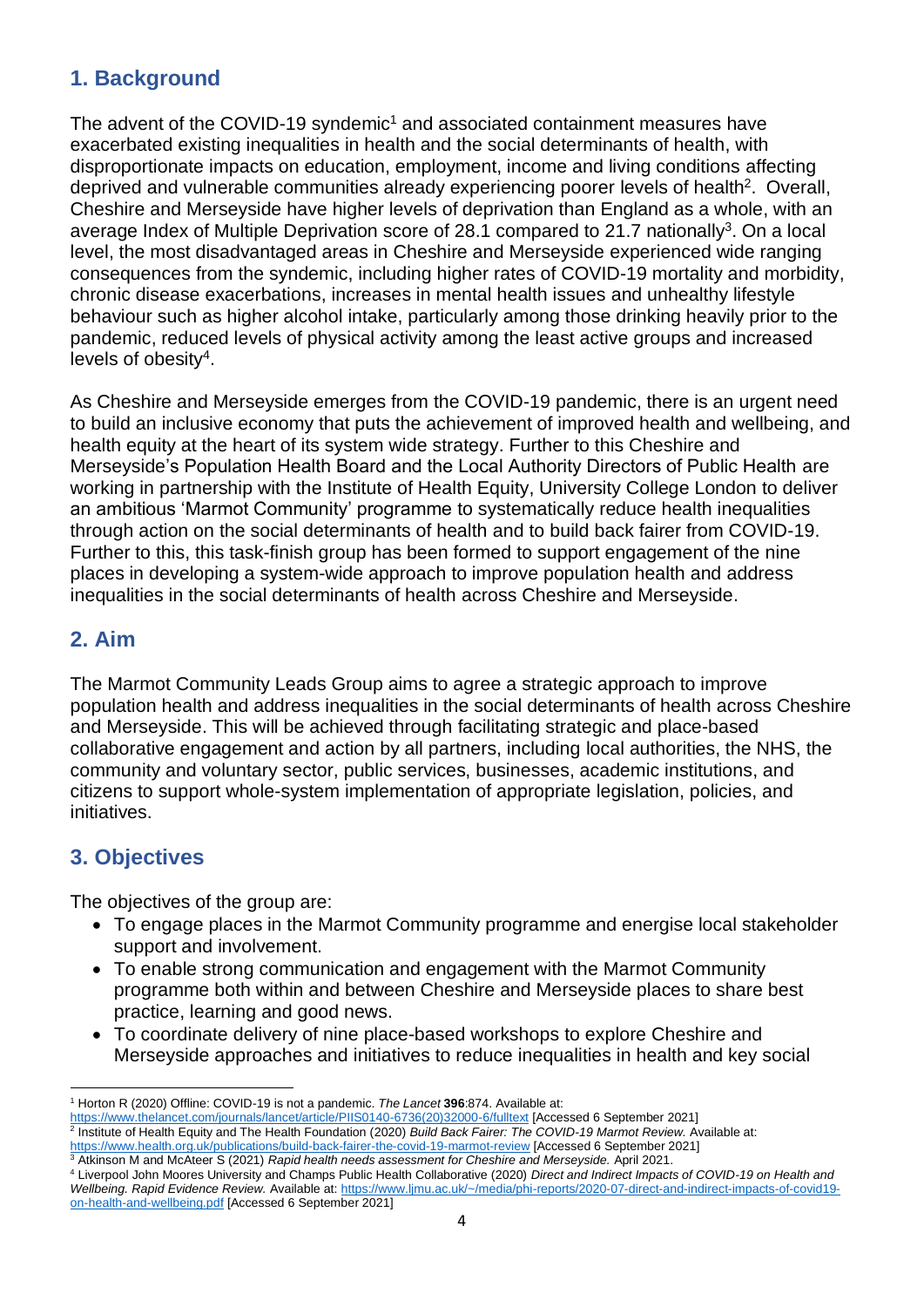determinants of health and identify opportunities, mechanisms, and activities to reduce inequalities.

- To use data intelligence to collectively agree the key programme principles, short, medium, and long-term priorities to reduce inequalities in health and key social determinants of health and the key actions required to achieve them.
- To share tools and resources developed by the Institute of Health Equity to support local action in reducing inequalities in health and key social determinants of health.
- To support the refinement of place plans in line with the identified strategic and local priorities and key drivers to address post-Covid-19 inequalities.
- To identify where capacity and roles across the system need to be developed to achieve reductions in inequalities in health and key social determinants of health and assist with capacity building as required.
- To work with partners across the system to identify key indicators for ongoing monitoring of inequalities in health and key social determinants of health by a wide range of stakeholders to track progress and inform future delivery of strategic implementation plans.
- To consider the potential evolution of the task-finish group into a Cheshire and Merseyside Marmot Community Steering Group to provide strategic coordination and oversight of agreed key priorities and actions and develop appropriate hand-over arrangements.

## **4. Accountability**

The Cheshire and Merseyside Marmot Community Leads Group will be accountable to the Cheshire and Merseyside Marmot Community Advisory Board, that in turn, is accountable to the Cheshire and Merseyside Population Health Board.

### **5. Membership**

The Group will comprise of representatives from the following organisations:

- The Institute of Health Equity, University College London
- Champs Public Health Collaborative
- Cheshire East Council
- Cheshire West and Chester Council
- Halton Borough Council
- Knowsley Council
- Liverpool City Council
- Sefton Council
- St Helens Council
- Warrington Borough Council
- Wirral Council

Membership of the group will be reviewed to ensure appropriate guidance and advice is available. In the first instance, the group will consist of the representatives outlined in Appendix 1.

## **6. Responsibilities**

### **6a. Deputy Arrangements**

• When members are not able to attend, they must send a deputy to participate.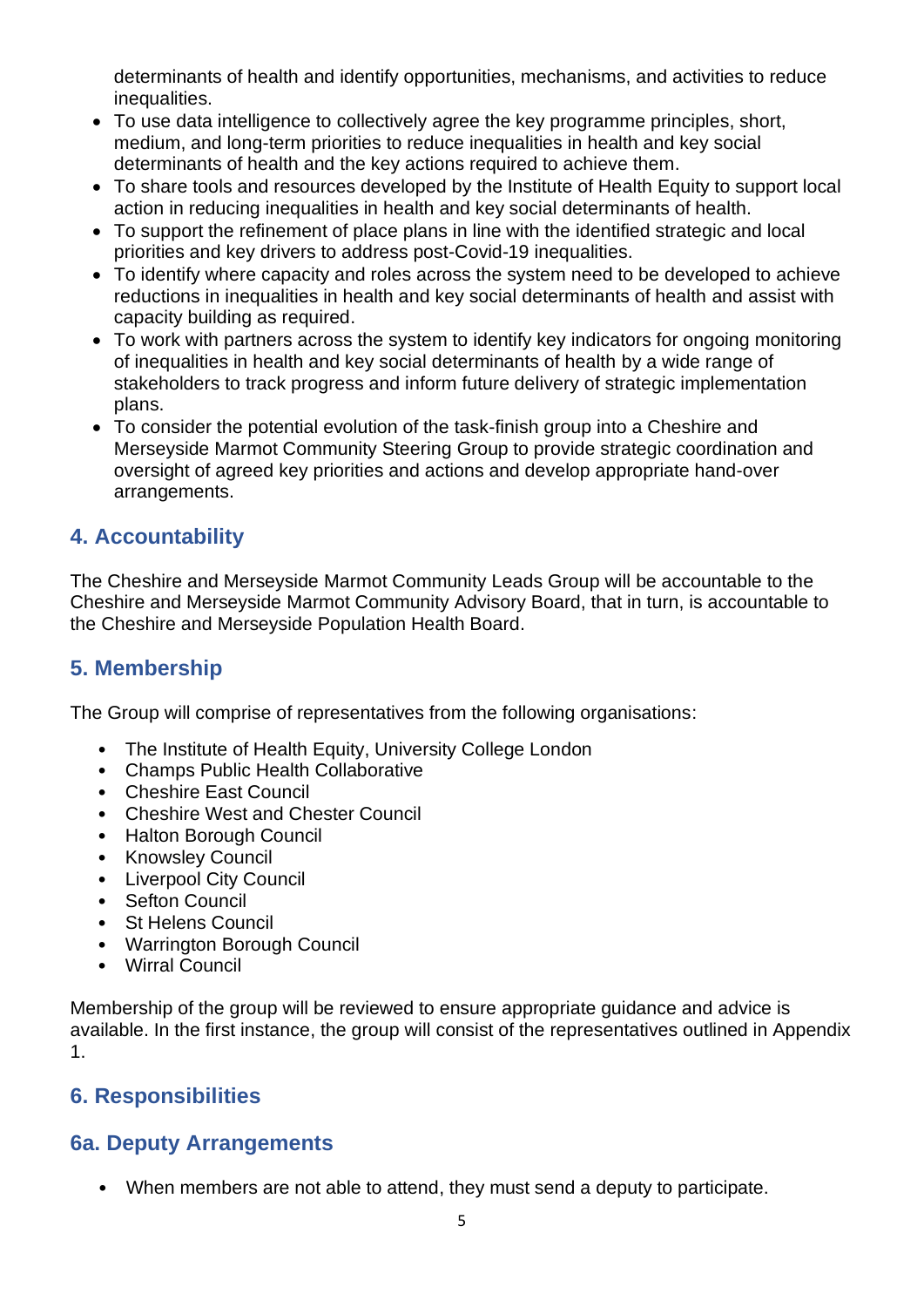- Each member must nominate a deputy at the start of the appointment period.
- Deputies must have similar expertise and be of a similar level of seniority as the member they substitute.

#### **6b. Role of Chair**

- The Chair will request agenda items.
- The Chair is responsible for ensuring that the meeting action notes produced by the Secretariat accurately record the action points.

#### **6c. Role of Individual Members and Deputies**

- Represent the views of their constituent organisations and/or professional groups.
- Have authority to make key decisions on behalf of their constituent organisations and professional groups.
- Ensure that decisions taken by the group are communicated to their organisation and local healthcare partnership.
- Ensure feedback from constituent organisations is received by the group, including any specific concerns regarding commissioning issues or other practical considerations.
- Commit to attend meetings regularly and liaise with the nominated deputy to ensure consistent attendance.
- Attend meetings prepared having read all documents, liaised with others prior to the meeting, and ready to contribute to the discussion.
- Share appropriate knowledge and information regarding the health and inequalities agenda and contribute to horizon scanning.
- Provide specific expertise to support development of Marmot priorities and actions.
- Progress the delivery of actions approved by the group within the agreed timescales.

#### **6d. Role of Secretariat**

The Secretariat will be provided by the Champs Public Health Collaborative.

### **7. Confidentiality**

All materials and information shared with the members are assumed to be confidential, unless otherwise stated. All members and attendees agree to keep detailed discussions confidential to allow free and full debate to inform unencumbered decision making.

Discretion should be used when discussing meetings with non-attendees and meeting papers, such as agendas, action notes and briefing papers should not be shared with other parties, unless otherwise directed by the Chair, to ensure confidentiality is maintained.

#### **8. Quorum Arrangements**

The meeting is considered quorate with at least 51% of members in attendance, including a Chair.

### **9. Decision Making**

It is expected that the majority of decisions will be made by consensus. However, in the case of disagreement within the group, the Chair can put the decision to a vote. The view of the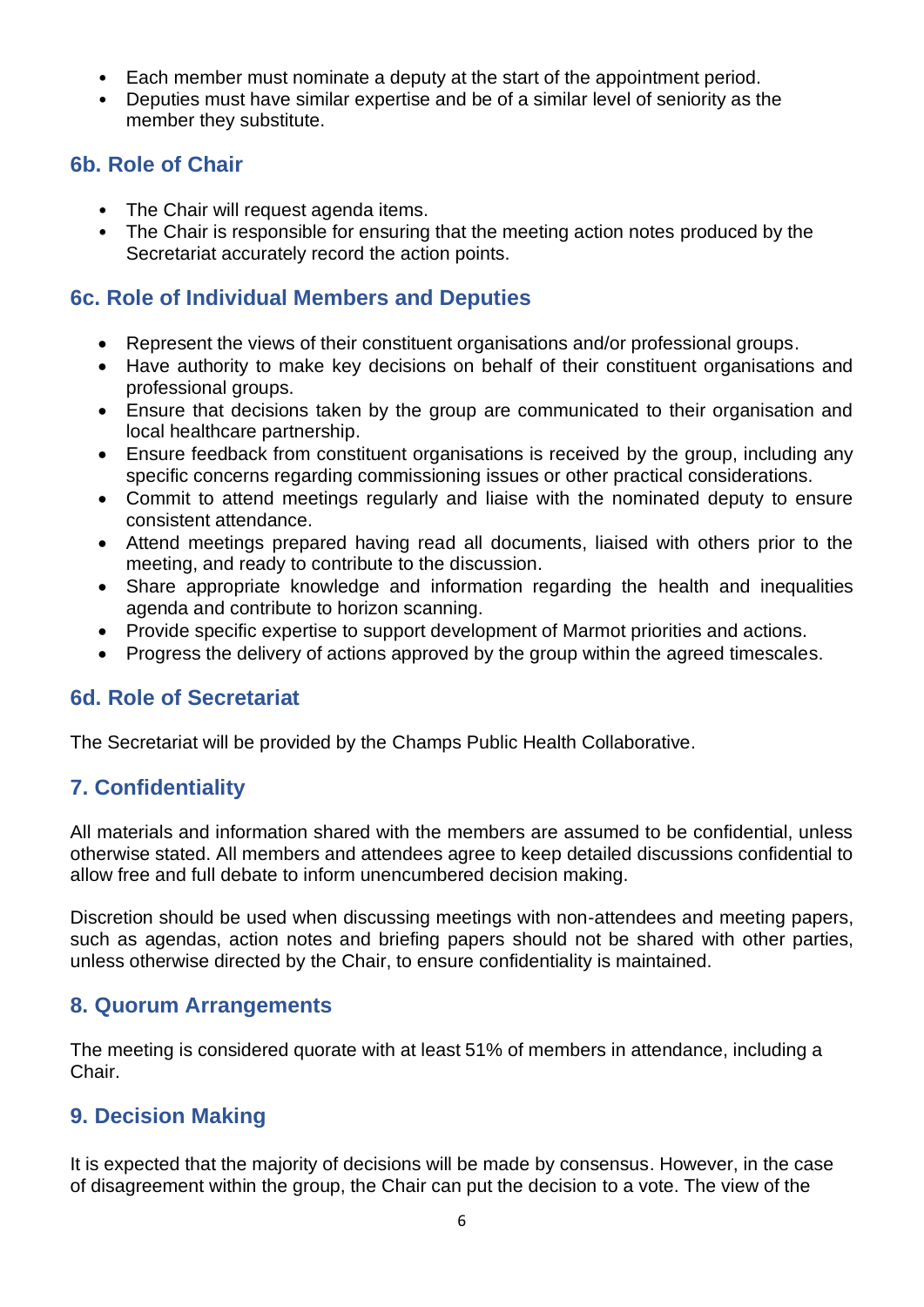majority of members will carry the decision. All decisions will be reported formally in the action notes.

## **10. Coordination of Meetings**

The Champs Public Health Collaborative will coordinate meetings. The Cheshire and Merseyside Marmot Leads Group will operate virtually, with meetings taking place via MS Teams on a monthly basis between September 2021 and March 2022.

## **11. Agenda Setting**

Items for the agenda will be proposed by membership to the Chair at least ten working days prior to the meeting. The agenda and papers will be circulated at least five working days prior to the meeting taking place.

#### **12. Review**

The terms of reference will be reviewed at the end of April 2022 in line with handover decisions to establish a Cheshire and Merseyside Marmot Community Steering Group. Following formation, this will be accountable to the Cheshire and Merseyside Marmot Community Advisory Board, that in turn, is accountable to the Cheshire and Merseyside Population Health Board.